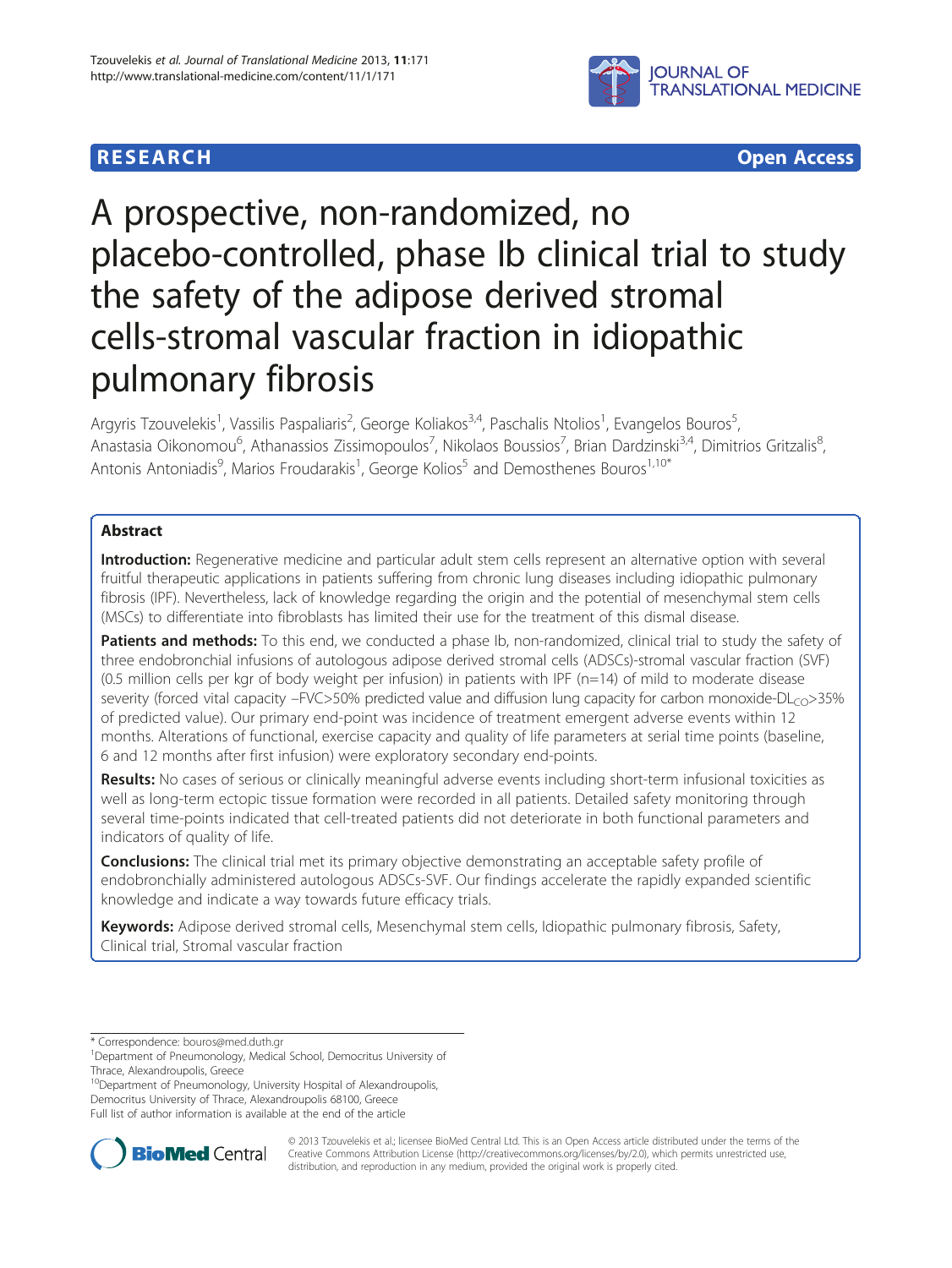### Introduction

Idiopathic pulmonary fibrosis (IPF) is a devastating, fibroproliferative chronic lung disorder with complex and yet unknown disease biology. As a result, there is no current standard of care for patients with IPF since both the disease and the effort to treat it are moving targets [[1,2\]](#page-10-0). The specific pathogenetic pathway, type of cells or cellular products that should be targeted are under debate. This lack of information has led physicians to apply a more oncologic approach with the administration of drug regimens that inhibit multiple pathogenetic pathways, including pirfenidone [\[3,4](#page-10-0)] and tyrosine kinase in-hibitors [[5\]](#page-10-0), with potential important side-effects. Despite extensive research efforts and large multicenter clinical trials, IPF continues to exercise a heavy human, financial and societal toll on its victims, their loved ones and their communities in which they work and live. With a gradually increasing worldwide [\[6\]](#page-10-0) incidence and in view of the current disappointing status of available pharmaceutical agents the need for developing new treatments for IPF that are safe, effective and tolerable is now more challenging than ever [\[7](#page-10-0)].

Regenerative medicine and particular adult stem cells represent one such alternative option with several fruitful therapeutic applications in patients suffering from chronic lung diseases including IPF [[8-19\]](#page-10-0). The past 5 years investigations of the therapeutic potential of adult stem cells and particular mesenchymal stem cells (MSCs) in experimental models of chronic lung diseases have expanded rapidly [[15](#page-10-0)]. MSCs are stromal cells that can be readily harvested from numerous tissues, including bone marrow (BM), stromal vascular fraction (SVF) of the adipose tissue and cord blood [[8](#page-10-0),[12,15\]](#page-10-0). Based on the recently published statement of International Federation for Adipose Therapeutics and Science (IFATS) and the International Society for Cellular Therapy (ISCT) [[20\]](#page-10-0), SVF is a supportive stroma lying within adipose tissue, which represents an abundant and easily accessible source of a heterogeneous cell population including hematopoietic and endothelial precursors as well as erythrocytes, fibroblasts, lymphocytes, monocyte/macrophages and pericytes [\[20](#page-10-0)[-27](#page-11-0)]. However, the most important cell subpopulation of SVF is adipose-derived stromal cells (ADSCs) that seem to represent approximately 20% of initially isolated SVF cells. When SVF cells are seeded into culture they can be further purified from hematopoietic cellular components allowing increased expression of stromal markers (CD29, 73, 13, 90, 105 greater than 80% of cells) and progressive loss of stem cell associated (CD34) and hematopoietic (CD45) markers, a phenotypic profile resembling that of BM-MSCs.

Based on their unique pleiotropic paracrine properties [[28](#page-11-0)-[32](#page-11-0)], BM or umbilical cord MSCs, and adipose derived stromal cells - stromal vascular fraction (ADSCs-SVF)

have been demonstrated to exert beneficial therapeutic effects in the experimental model of lung fibrosis [[33](#page-11-0)-[37](#page-11-0)] and emphysema [\[29,38,39](#page-11-0)], respectively.

On the contrary with pulmonary and critical care medicine, the use of stem cell therapy is now being established to patients suffering from complications following acute myocardial infarction [[40-45\]](#page-11-0). Although efficacy results arising from these studies seem rather confusing and conflicting, all of them were characterized by encouraging safety data. The latter studies offered pivotal clinical insights and accidentally in one of them authors came up with an exploratory finding as they reported lung function improvement in the majority of patients [\[40](#page-11-0)]. This observation captured interest of chest physicians and triggered the launch of two clinical trials assessing the safety and efficacy of intravenous infusion of allogeneic BM-MSCs in patients with moderate and severe COPD. Encouragingly both studies reported an acceptable safety profile while none of them finally met efficacy objectives [[46,47\]](#page-11-0). However, there is significant lack of knowledge regarding the exact fate of these cells within a fibrotic microenvironment, evidence that has limited their widespread clinical applicability.

To provide useful clinical insights that will help us to overcome major safety and ethical concerns accelerating the application status of stem cell therapy in IPF, we conducted a phase Ib non randomized, no placebo controlled, clinical trial to primarily study the safety profile of the endobronchial infusion of ADSCs-SVF, in patients with IPF of mild to moderate disease severity as assessed by functional status. Parameters related to functional profile, including forced vital capacity (FVC), diffusion lung capacity for carbon dioxide  $(DL_{CO})$ , exercise capacity (6-minute walking test-MWT) and quality of life (Saint George's Research Questionnaire-SGRQ were investigated as secondary exploratory end-points. Some of the results of these studies have been previously reported in the form of an abstract [\[48](#page-11-0)].

# Patients and methods

# Trial design

This study was a phase Ib, non-randomized, no placebo-controlled, unicentric clinical trial, conducted at the Department of Pneumonology, Medical School, Democritus University of Thrace and University Hospital of Alexandroupolis, Greece. Our study followed an already published protocol (inclusion, exclusion criteria, primary and secondary end-points) with slight modifications [[13](#page-10-0)]. Our primary aim was to investigate the safety profile of autologous endobronchially administered autologous ADSCs-SVF in patients suffering from IPF based on the recently published diagnostic criteria of ATS/ ERS (2011) [[2\]](#page-10-0), of mild to moderate disease severity as estimated by functional parameters including FVC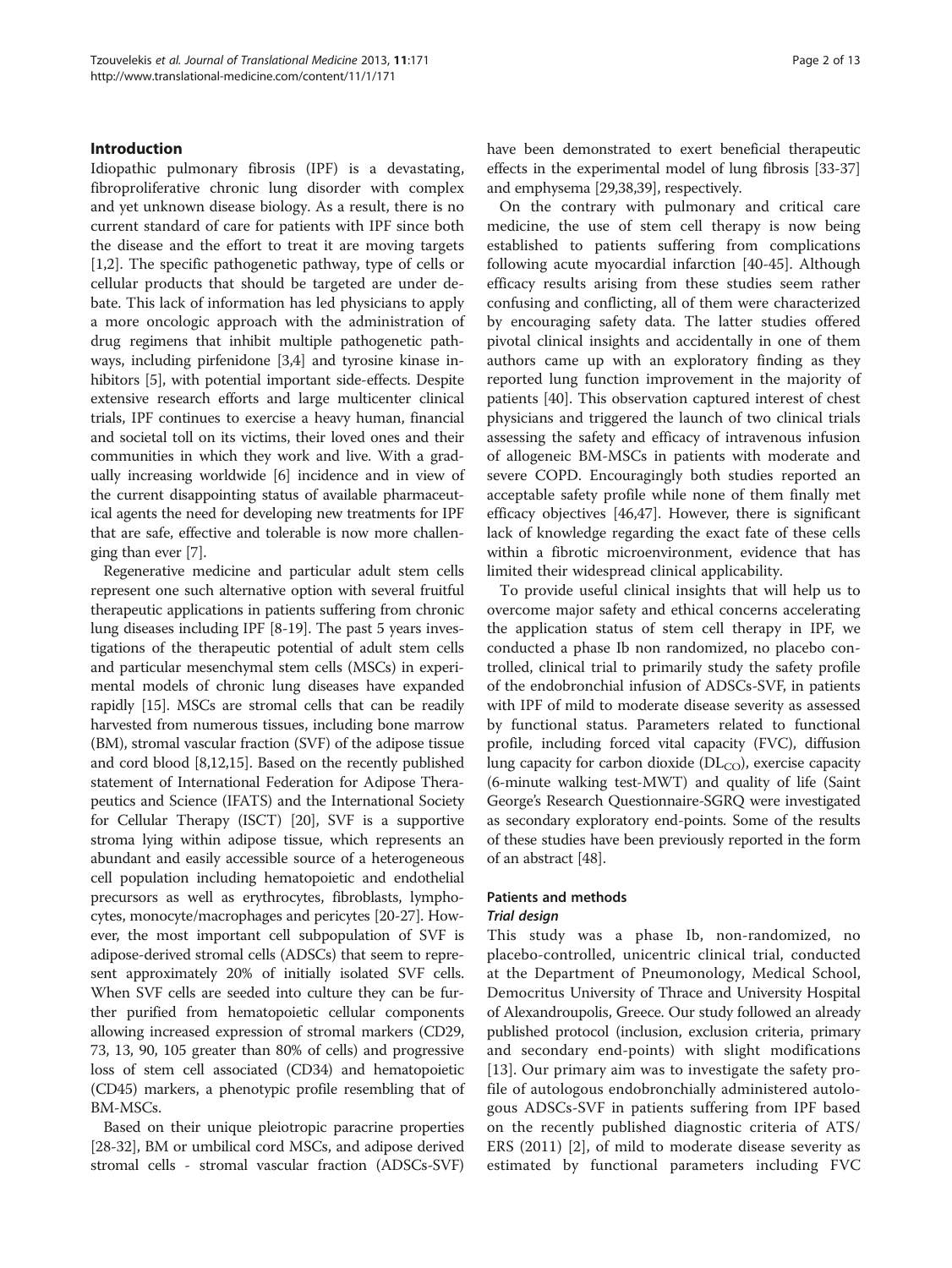$>50\%$  and DL $_{\rm CO}$   $>35\%$  of the predicted normal values. Our exploratory secondary goals were to assess efficacy of stem cell infusion based on functional, exercise capacity and quality of life criteria analyzed below. Between June of 2010 and September of 2011, a total of 20 patients were screened for enrolment in the study. Among them, 5 were excluded due to  $DL_{CO}$ <35% and 1 refused to sign a consent form (Figure 1). Finally, 14 patients were enrolled in the study. The trial was conducted in compliance with current Good Clinical Practice standards and in accordance with the principles set forth under the Declaration of Helsinki (1989). The study was approved by Local Ethics Committee and the institutional review board of the University Hospital of Alexandroupolis, Democritus University of Thrace (EHD33/1SC/16-02-2010) before the initiation of patient enrollment. All patients entering the trial agreed to and signed an institutional review board approved statement of informed consent.

# Lipoaspiration, isolation, activation, characterization and endobronchial infusion of ADSCs-SVF

ADSCs-SVF were obtained by lipoaspiration, isolated and activated according to an already published protocol with slight modifications [[13](#page-10-0)]. In order to increase the therapeutic paracrine, anti-inflammatory and anti-apoptotic, potential of isolated cells, we applied a two-step activation procedure on the date of administration: a) Activation through autologous platelet rich protein (PRP)

[[49\]](#page-11-0). b) Activation using low level laser irradiation  $(5)/cm<sup>2</sup>$ ) [[50,51](#page-11-0)]. Following lipoaspiration, isolation and activation, a small volume of suspension (0.1cc) containing isolated cells was used for flow cytometry analysis on an epics Beckman Coulter flow cytometer. Since adipose derived-SVF consists of a heterogeneous cell population and to better define isolated cells we used a complete panel of differentiation markers comprising of the minimum required mesenchymal markers (CD29, CD73, CD90, CD105) [\[52\]](#page-11-0) coupled with additional mesenchymal stromal cell markers including, CD44, CD13, CD116, as well as markers for leukocytic, hematopoietic and endothelial precursor markers, namely CD45, CD34 and CD31 (Figure [2](#page-3-0)). After isolation, activation and characterization our cellular sample was tested for pyrogenicity, using a commercial limulus amebocyte lysate (LAL) test (LAL chromogen end point assay Hycult Biotech Plymouth Meeting PA USA). Our final sample was diluted 1/10 in normal saline and then injected through the bronchoscopic channel in both patient's lungs (final volume of 5cc in each lung). The activation, characterization and infusional procedures were performed thrice at monthly intervals. Details can be found in Additional file [1](#page-9-0).

# Labeling of ADSCs-SVF with  $^{99m}$ Tc-HMPAO ( $^{99m}$ Tc-ceretec) and scintigraphic analysis

To visualize isolated cells within both lungs, in a representative number of patients  $(n=4)$ , we labeled them with hexametazine <sup>99m</sup>Tc-HMPAO (trade name Ceretec,

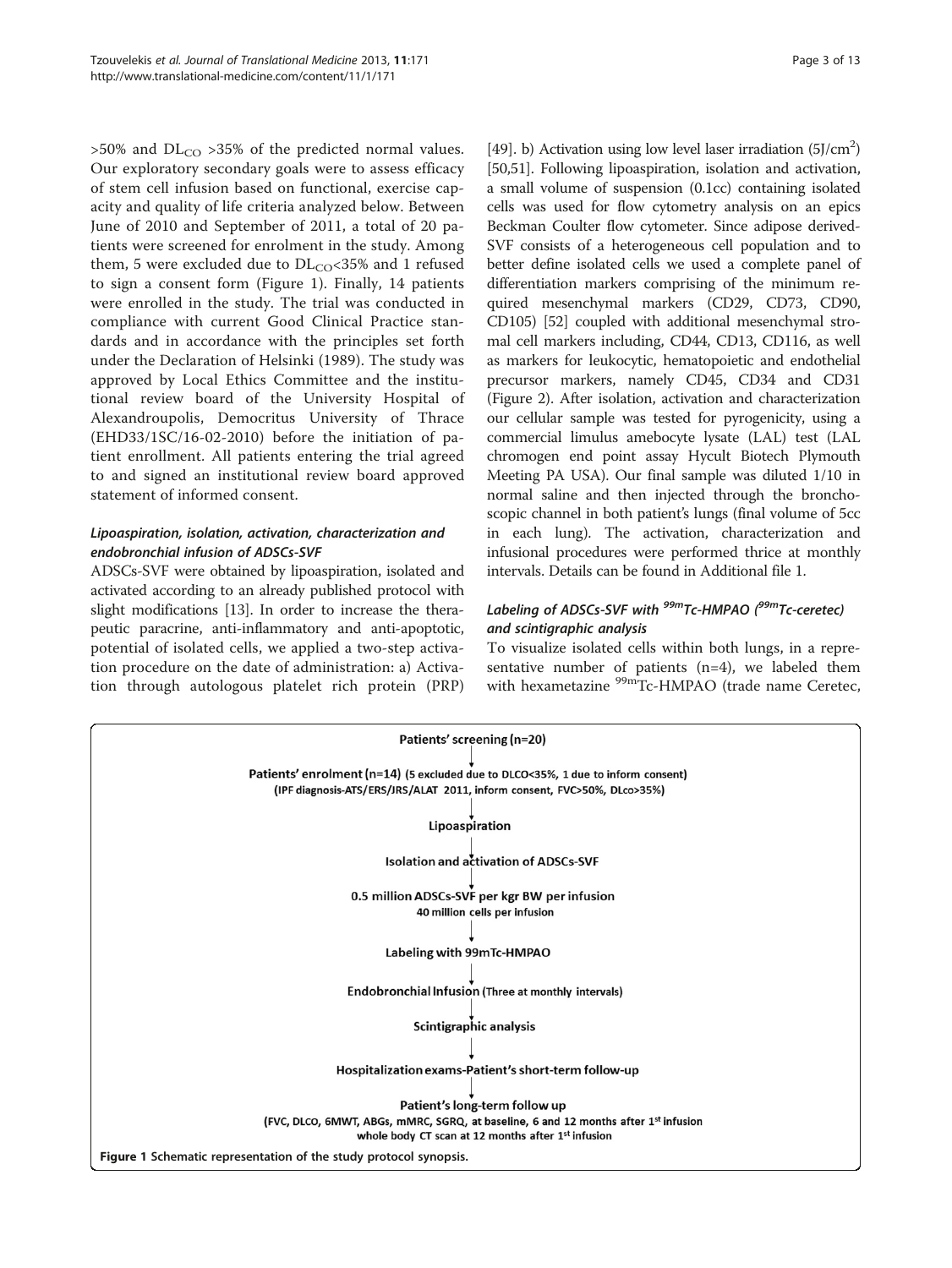<span id="page-3-0"></span>

a lyophilized molecule that helps  $99m$ Tc to enter within the cell membranes) according to a modified protocol [[53\]](#page-11-0). Retention of radiolabeled cells (99mTc-HMPAO) within both lungs was estimated with computerized image analysis by drawing regions of interest and calculating the average counts/pixels (average count). Details can be found in Additional file [1](#page-9-0).

#### Treatment group

Based on already published data showing an acceptable safety and efficacy profile of intravenously administered dose regimens of approximately 1.5 million BM-MSCs per body weight in patients suffering from either COPD

[[47](#page-11-0)] or myocardial infarction [[41](#page-11-0)] we decided to administer in both patients' lungs an overall of  $1.5 \times 10^6$  ADSCs-SVF per kgr of body weight divided into three doses, meaning  $0.5 \times 10^6$  ADSCs-SVF per kgr of body weight per infusion in each patient with IPF.

All eligible patients underwent bronchoscopy using a flexible bronchoscope, under local anesthesia (xylocaine). The flexible bronchoscope was guided into the lower lobes of both lungs and 1 aliquot containing ADSCs-SVF diluted into 10 cc of normal saline 0.9% was infused using a small catheter (2.0mm of diameter) through the bronchoscopic channel. Procedure was repeated thrice for every patient at monthly intervals.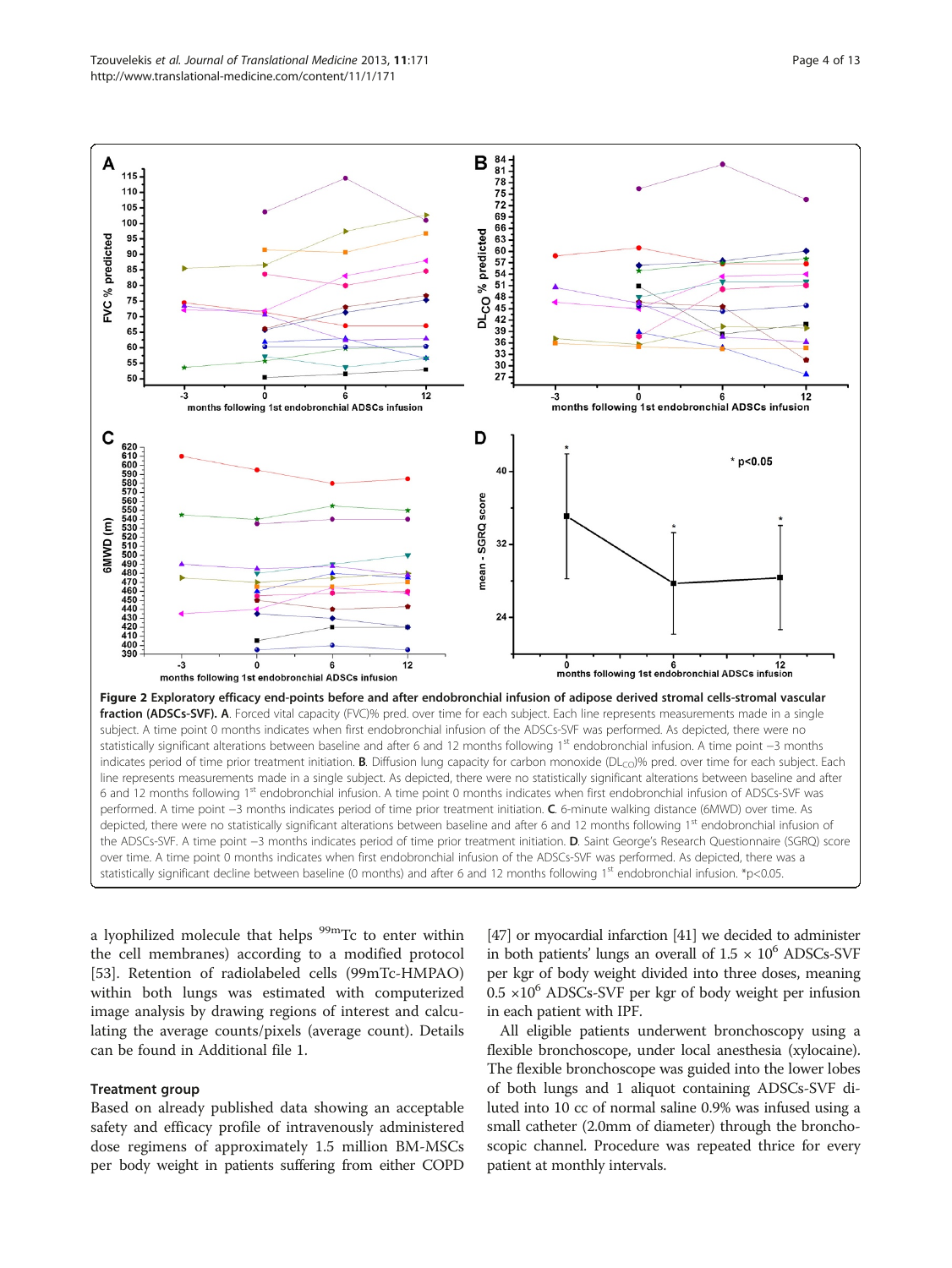#### Primary and secondary end-points

- 1) Primary safety assessments included monitoring and recording of all adverse events and serious adverse events. Arterial blood gases coupled with clinical (Medical Research Council-MRC dyspnea scale), electrocardiogram and monitoring of vital signs (temperature, oxygen saturation, respiratory and heart rate) were performed during the first 24 hours after each endobronchial infusion. The patient was then discharged 24 hours post-bronchoscopy given that he/she was afebrile and hemodynamically stable, with no signs of infection or any type of allergic reaction. Whole body computed tomography (CT) scan was performed in all patients to determine any ectopic tissue formation at the end of the follow-up period, meaning 12 months after the first stem cell infusion. Patients were subdivided into three categories depending on the level of toxicity. Details can be found in Additional file [1](#page-9-0).
- 2) As exploratory secondary end-points we investigated whether stem cell infusion exerted any beneficial effects as assessed by clinical (modified Medical Research Council-mMRC dyspnea scales functional (FVC,  $DL_{CO}$ ), exercise capacity (6-minute walking test-MWT) and quality of life (Saint George's Research Questionnaire-SGRQ) parameters, at baseline and at serial time points (6 and 12 months after the first endobronchial administration) [\[13\]](#page-10-0).

#### Statistical analysis

Statistical analysis was performed using the SPSS 17.0 and OriginPro8 software. Summaries of continuous measures were presented as the mean and SD. Safety and exploratory efficacy secondary end-points were observed for each patient against the baseline values. Comparisons of changes from baseline conditions were analyzed using the Student t test (independent sample t-test between treatment groups and 2-tailed, paired for pooled analysis) with the Bonferroni correction. Where multiple comparisons were performed, analysis of variance (ANOVA) with repeated measures was employed. Testing was performed at a 95% significance level. A p value <0.05 was considered as statistically significant.

#### Results

# ADSCs-SVF differential cell count and viability

After lipoaspiration, isolation and activation using autologous PRP and photobiostimulation, isolated cells were analyzed for the expression of stem-cell specific surface antigens. To better characterize our heterogeneous cell population included within adipose tissue SVF a complete panel of markers was used. In line with previous reports [[21](#page-10-0)[,27,54\]](#page-11-0), including flow cytometry analysis revealed that the majority of isolated cells were positive for mesenchymal markers including CD29: 79.1% (65.2 – 86.7), CD73: 67.7% (55.2 – 79.1), CD90: 59.3% (45.3 – 69.4), CD105: 50.1% (48.7 – 58.2), CD44: 90,3% (88.5 – 93.6), CD13: 54.2% (37.2 – 67.1) and CD116: 60.8% (49.4 – 64.1) (median values-range) while they were negative for CD45 and CD31. In addition, the remaining cells expressed CD34 marker: 28.8% (21.2 – 37.1) (median values-range), indicating the presence of hematopoietic and endothelial precursors. Based on the recently published statement of IFATS-ISCT [\[20\]](#page-10-0) immunophenotypic profile of isolated cells (CD29+, CD73+, CD90+, CD105+, CD13+, CD44+, CD116+, CD34+ and CD31-CD45-) following their activation was consistent with the definition of adipose derived stromal cells lying within SVF (SVF subpopulation is additionally characterized by CD45 positivity) and therefore infused cells were defined as ADSCs-SVF. Cellular population exhibited an 80% consistency among patients enrolled, as shown in Table [1](#page-5-0).

#### Patients' demographic data

All enrolled patients (n=14), completed all three endobronchial infusions. In addition, there was no patient that early terminated the study period, meaning 12 months follow-up period after the first endobronchial infusion. Demographic and baseline patient data are listed in Table [2](#page-6-0). The majority of patients were males (12/14, 86%) while all patients were ex-smokers. All cases had a typical pattern of usual interstitial pneumonia (UIP) in chest HRCT scan. In 6 cases diagnosis of IPF was based on both radiological and histological criteria while 4 patients (28.5%) were characterized by the presence of upper lobe emphysema in chest HRCT. 5 patients were subjected to VATS in another department before visiting our department for further consideration. IPF diagnosis in this group of patients (based on radiological and histopathological criteria) was set before current guidelines were published. All patients were of mild to moderate disease severity based on functional data with baseline values in FVC%pred: 71.2±15.2 and  $DL_{CO}$ % pred: 48.4 $\pm$ 11.1. In addition, all patients were in good clinical condition walking approximately 475 meters during 6-minute walking test while none of the patients exhibited elevated levels of sPAP. Despite that, it is worth reporting that patients exhibited rather increased scores in indicators of quality of life, namely SGRQ  $(35.1\pm6.8)$ . Five out of 14 patients  $(33%)$  were previously under low doses of corticosteroids (10 mg of prednisolone daily) and high-doses of N-acetylcysteine (1800 mgr per day) prior study enrolment and therefore entered a 6 week wash-out period of time before entering the study. The remaining 9 patients were treatment naïve by the time of study enrolment.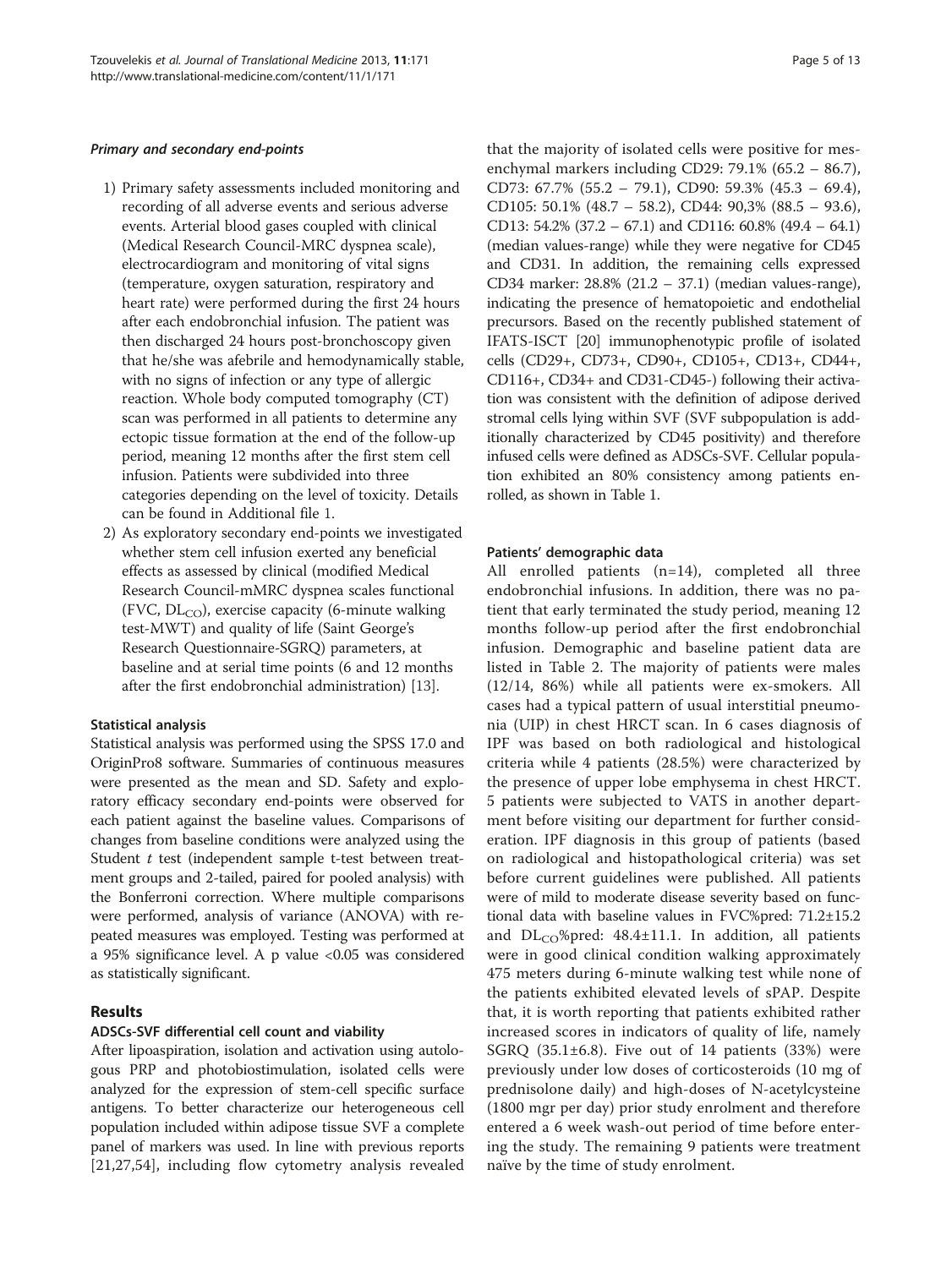|                  | <b>Differentiation markers</b> |                 |                 |                 |                 |                 |                 |                 |           |                     |  |
|------------------|--------------------------------|-----------------|-----------------|-----------------|-----------------|-----------------|-----------------|-----------------|-----------|---------------------|--|
| <b>Patients</b>  | <b>CD29</b>                    | CD13            | <b>CD73</b>     | CD90            | CD105           | CD116           | <b>CD44</b>     | <b>CD34</b>     | CD31      | <b>CD45</b>         |  |
| 1                | 65.2                           | 41.8            | 61.6            | 60.1            | 49.2            | 59.1            | 88.5            | 21.2            | 0.8       | 0.1                 |  |
| $\overline{2}$   | 78.3                           | 50.3            | 66.8            | 45.3            | 53.1            | 56.2            | 91.2            | 25.5            | 0.5       | 0.2                 |  |
| 3                | 81.5                           | 47.9            | 56.3            | 57.6            | 47.7            | 59.2            | 92.1            | 31.1            | 0.3       | 0                   |  |
| 4                | 79.9                           | 51.8            | 66.2            | 61.8            | 50.6            | 61.8            | 90.2            | 35.6            | 0         | 0.1                 |  |
| 5                | 80.4                           | 37.2            | 55.2            | 45.7            | 48.7            | 49.4            | 92.7            | 22.2            | 0.2       | 0.5                 |  |
| 6                | 82.2                           | 54.1            | 78.9            | 69.8            | 54.5            | 63.9            | 91.4            | 35.7            |           | $\mathsf{O}\xspace$ |  |
| $\overline{7}$   | 81.6                           | 53.3            | 76.6            | 68.8            | 49.9            | 62.8            | 88.6            | 27.9            | 0.7       | $\mathsf{O}\xspace$ |  |
| 8                | 86.7                           | 56.3            | 68.7            | 59.9            | 51.4            | 62.6            | 90.1            | 33.1            | 0.8       | 0.2                 |  |
| 9                | 77.4                           | 43.6            | 57.5            | 64.1            | 49.4            | 62.7            | 93.2            | 27.9            | 1.1       | 0.1                 |  |
| 10               | 78.8                           | 58.7            | 66.9            | 52.8            | 45.1            | 62.9            | 88.9            | 21.6            | 08        | 0.1                 |  |
| 11               | 76.9                           | 60.1            | 77.9            | 59.6            | 48.8            | 59.6            | 89.4            | 26.4            | 0.9       | 1                   |  |
| 12               | 78.9                           | 51.9            | 50.9            | 59.9            | 52.2            | 63.8            | 90.6            | 37.1            | 0.9       | 0.3                 |  |
| 13               | 80.3                           | 52.8            | 79.1            | 61.7            | 49.8            | 64.1            | 89.3            | 25.4            | 1         | 0.2                 |  |
| 14               | 79.7                           | 49.6            | 75.8            | 65.5            | 51.8            | 63.7            | 88.8            | 30.5            | 0.6       | $\circ$             |  |
| Median % (range) | 79.1                           | 54.2            | 67.7            | 59.3            | 50.1            | 60.8            | 90,3            | 28.8            | 0.7       | 0.2                 |  |
|                  | $(65.2 - 86.7)$                | $(37.2 - 67.1)$ | $(55.2 - 79.1)$ | $(45.3 - 69.4)$ | $(48.7 - 58.2)$ | $(49.4 - 64.1)$ | $(88.5 - 93.6)$ | $(21.2 - 37.1)$ | $(0-1.1)$ | $(0.2-1)$           |  |

<span id="page-5-0"></span>Table 1 Phenotypic characterization of ADSCs-SVF after isolation and activation with PRP and photobiostimulation in all patients enrolled (n=14) in the study

Abbreviations: ADSCs-SVF Adipose derived stromal cells-stromal vascular fraction.

#### Safety outcomes

An acceptable safety profile of stem cells' endobronchial infusions was reported in all patients enrolled in the study. All endobronchial infusions were well tolerated and no serious or clinically significant side effects were reported during the entire study period and over the 72 infusions (14 patients with 3 infusions each). As shown in Table [3](#page-6-0), there were no side effects of minor or medium severity, including allergic reactions, liver or renal abnormalities, oxygen desaturations, cardiac abnormalities such as electrocardiogram or heart rate changes in 12 out of 14 patients (86%). There were only two patients (14%) that experienced worsening of cough and dyspnea accompanied by heart burn, oxygen desaturation (94% - 92% while breathing room air) and increase in heart rate (from 75bpm to 95bpm) shortly after the first endobronchial infusion (30 minutes) that were successfully managed with oxygen supply without any additional treatment. The above events did not reach clinical importance of disease acute exacerbation, since a non-statistically significant functional decline of 4.4% of FVC%pred. between baseline and 6 months after the first infusion (71.4 vs. 67) or 177ml in absolute values (2877 vs. 2700 ml) in the first patient and a decline of 8.2% of FVC%pred. (70.6 vs. 62.4) or 360 ml (2900 vs. 2540 ml) in absolute values in the second patient, were noted. Furthermore, 7 out of 14 patients (50%) complained of transient fever that lasted 24 hours after each endobronchial administration and was partially attributed to the bronchoscopic procedure [\[55\]](#page-11-0). However, the possibility that cell treatment could be responsible for this minor side effect cannot be excluded. Finally none of the patients experienced any ectopic tissue formation as reported by whole body CT scan that was performed at the end of the follow-up period, meaning 12 months after the first stem cell administration. Additionally available safety data 24 months following first infusion also revealed no ectopic tissue formation.

#### Efficacy outcomes

There were no statistically significant differences in none of the studied functional parameters (FVC, FVC%pred. and  $DL_{CO}$ %pred.) at baseline and 6 and 12 months following 3 endobronchial infusions of ADSCs-SVF (Table [2](#page-6-0), Figures [2](#page-3-0)A-D). Additionally, available data 3 months prior stem cell administration in 5 subjects that were finally enrolled in the study also revealed no functional deterioration (Figures [3A](#page-7-0), B). In addition, no significant alterations in mMRC dyspnea scale were also noted at both serial time points of treatment follow-up period as well as prior treatment initiation (Table [2\)](#page-6-0). Furthermore, no statistically significant or clinically meaningful differences were also observed in 6MWD at 3 months prior treatment initiation, at baseline and at 6 and 12 months post-first endobronchial infusion (mean improvement of 5 and 4 m, respectively) (Figure [2](#page-3-0)C). Improvements in parameters of quality of life as estimated by a statistically significant decline in SGRQ (35.1±6.8 vs. p=27.2±5.6, p=0.02 and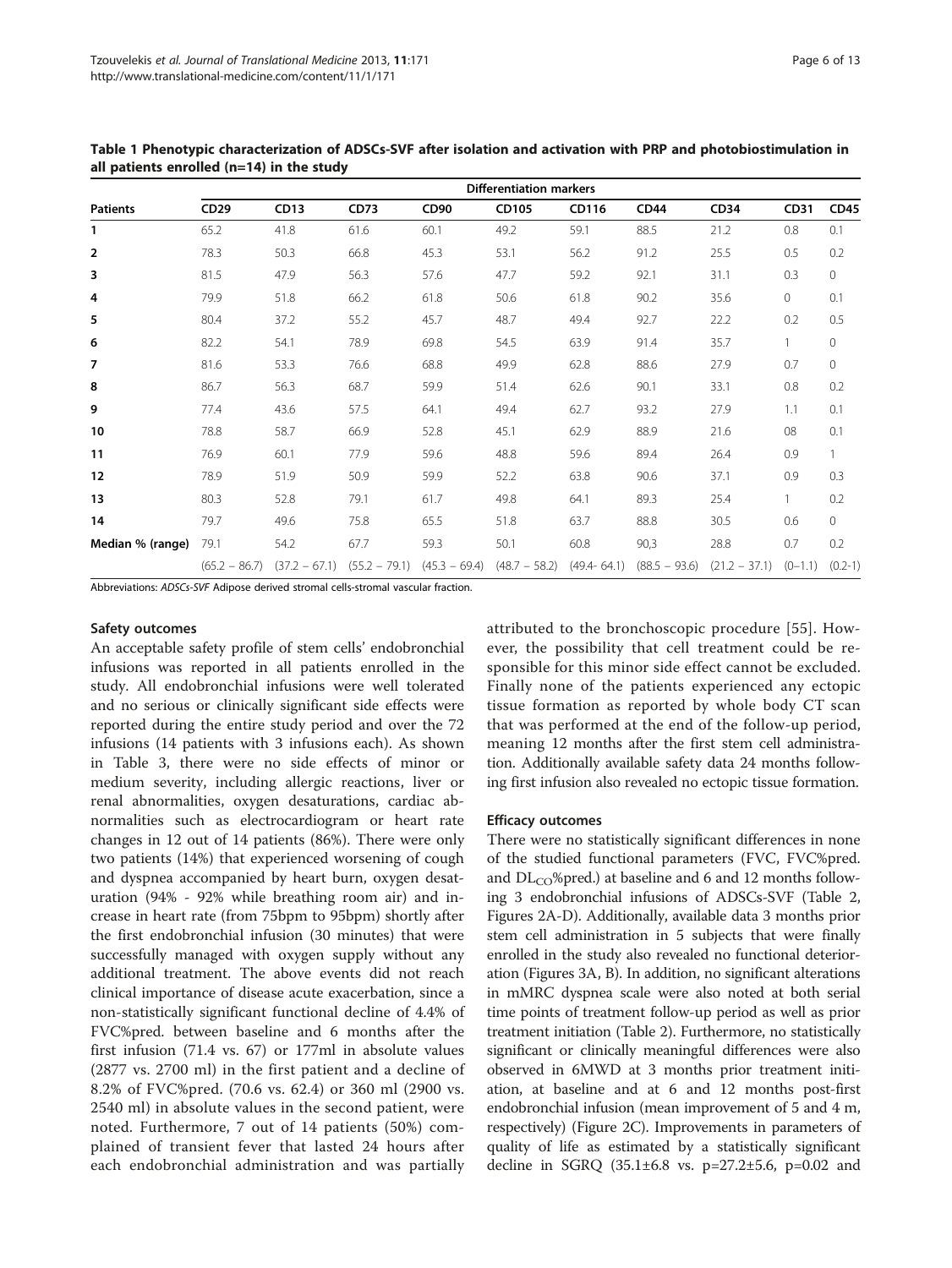| <b>Characteristics</b>                     | 3 months prior<br>infusion | <b>Baseline data</b>                        | 6 months post-1st<br>infusion | 12 months post 1st<br>infusion |
|--------------------------------------------|----------------------------|---------------------------------------------|-------------------------------|--------------------------------|
| Total number of patients                   | 5                          | 14                                          | 14                            | 14                             |
| Male                                       | 4                          | 12                                          | <b>NA</b>                     | <b>NA</b>                      |
| Body weight (kgr)                          | 79.6±11.2                  | 79.6±11.2                                   | 77.1±8.6                      | 76.2±9.4                       |
| Age (yrs)                                  | <b>NA</b>                  | 64.4±7                                      | <b>NA</b>                     | <b>NA</b>                      |
| Ex smokers                                 | 5                          | 14                                          | <b>NA</b>                     | NA.                            |
| Current smokers                            | $\mathbf{0}$               | $\circ$                                     | <b>NA</b>                     | <b>NA</b>                      |
| Previous treatment with<br>corticosteroids | 5                          | 5                                           | <b>NA</b>                     | <b>NA</b>                      |
| Other treatment (NAC)                      | 5                          | 5                                           | <b>NA</b>                     | <b>NA</b>                      |
| <b>HRCT</b>                                | 5 (typical UIP pattern)    | 14 (typical UIP pattern)                    | <b>NA</b>                     | <b>NA</b>                      |
| <b>VATS</b>                                | 2 (typical UIP pattern)    | 6 (2 typical and 4 probable UIP<br>pattern) | <b>NA</b>                     | <b>NA</b>                      |
| Emphysema (HRCT)                           | 2                          | 4                                           | <b>NA</b>                     | <b>NA</b>                      |
| sPAP (mmHg) (cardiac echo)                 | $29.6 \pm 9$               | $29.6 \pm 9$                                | $31.5 \pm 7$                  | 32.4±4                         |
| FVC%pred                                   | $71.8 \pm 11.5$            | 71.2±15.2                                   | $73.4 \pm 18.1$               | $74.4 \pm 17.5$                |
| $DL_{CO}$ %pred                            | 45.82±9.5                  | 48.4±11.1                                   | $48.9 \pm 12.8$               | $47.3 \pm 12.9$                |
| 6MWD                                       | 501±67.9                   | 472.1±55.2                                  | $477.1 \pm 50.3$              | $476.4 \pm 51.9$               |
| <b>mMRC</b>                                | $2.0 \pm 0.3$              | $2.1 \pm 0.6$                               | $1.7 \pm 0.6$                 | $1.7 \pm 0.4$                  |
| SGRQ                                       | <b>NA</b>                  | $35.1 \pm 6.8$                              | $27.8 \pm 5.6*$               | $28.4 \pm 5.7*$                |

<span id="page-6-0"></span>Table 2 Characteristics of the study population 3 months prior treatment initiation, at baseline and during follow-up period (6 and 12 months after first endobronchial infusion of ADSCs-SVF)

Values are expressed as mean  $\pm$  SD unless otherwise indicated.

Abbreviations: 6MWD 6-minute Walking Distance, ADSCs-SVF Adipose derived stromal cells-stromal vascular fraction, DL<sub>CO</sub> Diffusion lung capacity for carbon monoxide, FVC Forced Vital Capacity, HRCT High resolution computed tomography, IPF Idiopathic pulmonary fibrosis, mMRC Modified medical research council, NA Non applicable, NAC N-Acetylcysteine, SGRQ Saint George's Research Questionnaire, sPAP Systolic pulmonary artery pressure, UIP Usual Interstitial Pneumonia, VATS Video-Assisted thoracoscopic surgery.

\*p<0.05 was considered as statistically significant.

| Table 3 Side-effects following endobronchial infusion of |
|----------------------------------------------------------|
| the adipose derived stromal cells-stromal vascular       |
| fraction (ADSCs-SVF) in patients with IPF $(n=14)$       |

| Side-effects                                   | Number of patients (%) |
|------------------------------------------------|------------------------|
| Fever                                          | 7 (50%)                |
| Worsening of cough                             | 2(14%)                 |
| Worsening of dyspnea                           | 2(14%)                 |
| Oxygen desaturations                           | 2(14%)                 |
| Cardiac abnormalities                          | 0                      |
| Allergic reactions                             | 0                      |
| Infections                                     | 0                      |
| Liver abnormalities                            | 0                      |
| Renal abnormalities                            | 0                      |
| Acute exacerbation/Hospitalization             | $\left( \right)$       |
| Deaths                                         | 0                      |
| Ectopic tissue formation (24 months follow-up) | 0                      |

Abbreviations: IPF Idiopathic pulmonary fibrosis.

 $35.1\pm6.8$  vs.  $28.4\pm5.7$ , p=0.02, respectively) scoring values, both after 6 and 12 months, were also noted (Figure [2](#page-3-0)D). Finally, a trend towards increase in systolic pulmonary artery pressure (sPAP) at 6 and 12 months post-first endobronchial infusion, although not statistically significant, was also noted.

#### Scintigraphic analysis

As illustrated in Figure [3](#page-7-0), 99mTc lung scintigraphy (anterior view) at different time points (30 min, 90 min and 24 hours) after endobronchial infusion of ADSCs-SVF in representative number of patients enrolled  $(n=4)$ demonstrated the presence of endobronchially infused radiolabeled ADSCs-SVF within patients' lungs even 24 hours after the infusion. In particular, retention of radiolabeled cells (99mTc-HMPAO) within both lungs in two representative subjects (right and left panel, A-C, respectively) was estimated with computerized image analysis by drawing regions of interest and calculating the average counts/pixels (average count). As depicted in Figure [3,](#page-7-0) signal intensity in both patients (right and left panel), although exhibited an expected decline through serial time-points (30 min vs. 90 min vs. 24 hours),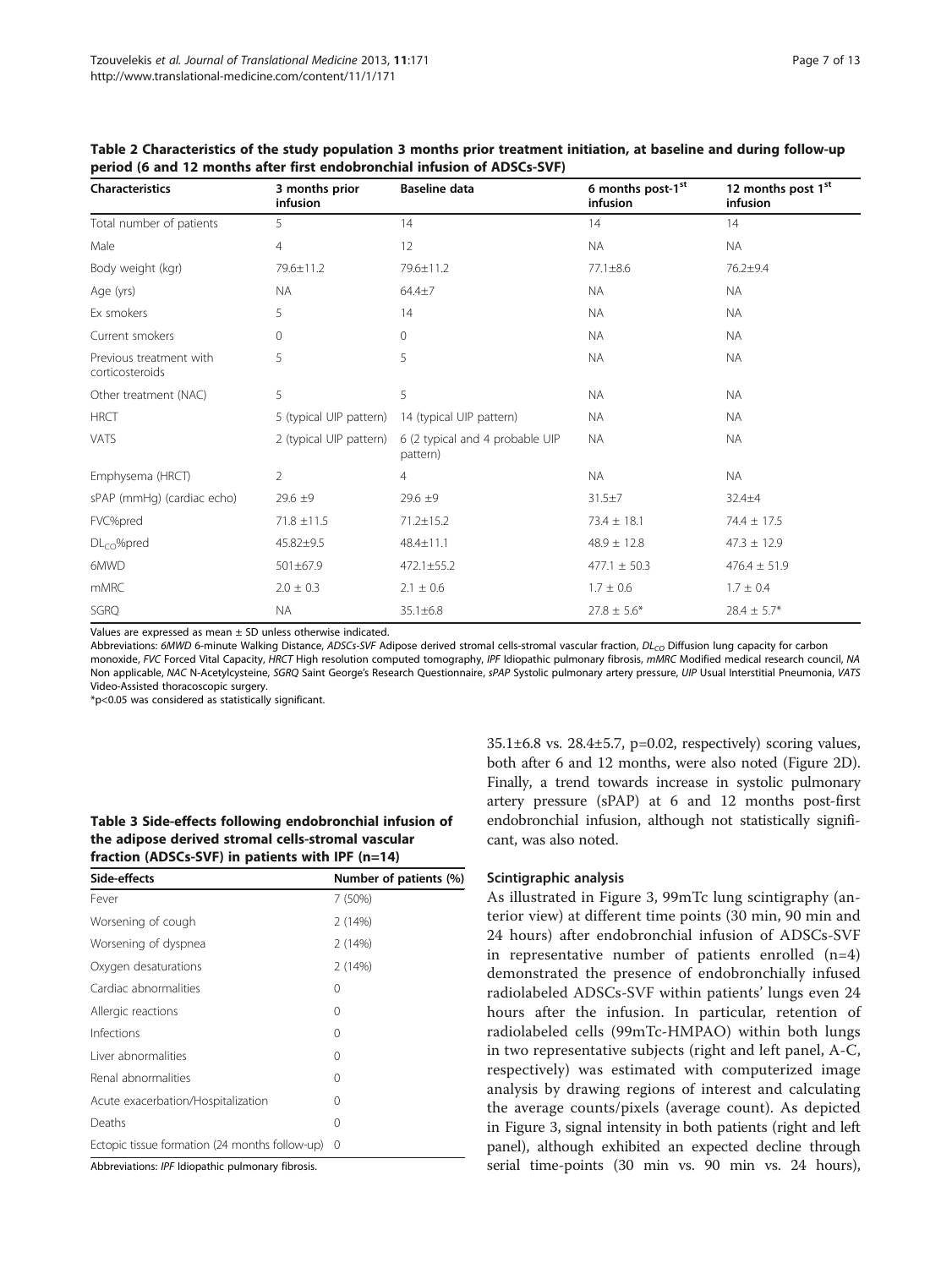<span id="page-7-0"></span>

nevertheless was present even 24 hours after the infusion. The latter evidence indicates the presence of ADSCs-SVF since free technetium  $(^{99m}TcO_4)$  has a half-time life equal to 6 hours and therefore it was impossible to produce signal 24 hours after the infusion.

# **Discussion**

This is the first study investigating the safety profile of stem cell therapy in patients with IPF. The clinical trial met its primary objective demonstrating an acceptable and tolerable safety profile of endobronchially administered autologous ADSCs-SVF, during the infusions and during short- and long-term follow-up. Although this study was not designed to delineate mechanisms of actions or authenticate efficacy, it provides indications that current therapeutic approach may be of some benefit. In particular, almost all studied participants (86%) followed-up for 12 months exhibited stable functional and exercise capacity status, evidence that needs to be further explored. Comparisons of available clinical and functional data in 5 subjects 3 months prior treatment initiation and during follow-up period also revealed no deterioration. Improvements in indicators of quality of life (SGRQ) were also reported indicating a potentially substantial psychological impact of cell-based therapies in patients with devastating chronic lung diseases with treatment, yet, ineffective.

The present results accelerate the rapidly expanded scientific knowledge and establish a rigid basis for future efficacy trials investigating the therapeutic use of cellbased therapies in patients with chronic lung diseases, including IPF overcoming fears, ethical issues and safety concerns. The latter mainly arise from the absence of a coordinated statement regarding the exact mechanisms of action and fate of MSCs, within an inflammatory, fibrotic and dysplastic microenvironment that severely hampered clinicians' efforts to study stem cell therapeutic potential in adult injured lung [\[8](#page-10-0),[12](#page-10-0),[15](#page-10-0)]. This rather disappointing ascertainment currently dominates respiratory research field despite the fact that a continuing accumulation of data supports both safety and efficacy of stem cell therapy in animal models as assessed by attenuation of experimental lung fibrosis and inflammation potentially mediated through MSCs protective paracrine properties [\[15,](#page-10-0)[34-37](#page-11-0)].

In view of the significant lack of knowledge regarding the applicability of stem cell therapy in patients with IPF coupled with the current disappointing survival data arising from large multicentre clinical trials and the absence of a standard of care, we conducted a phase Ib, non-randomized, no placebo-controlled trial to study primarily the safety of the endobronchial infusion of autologous ADSCs-SVF in patients with IPF of mild to moderate disease severity (FVC>50%,  $DL_{CO}$ >35%). As secondary exploratory endpoints we decided to include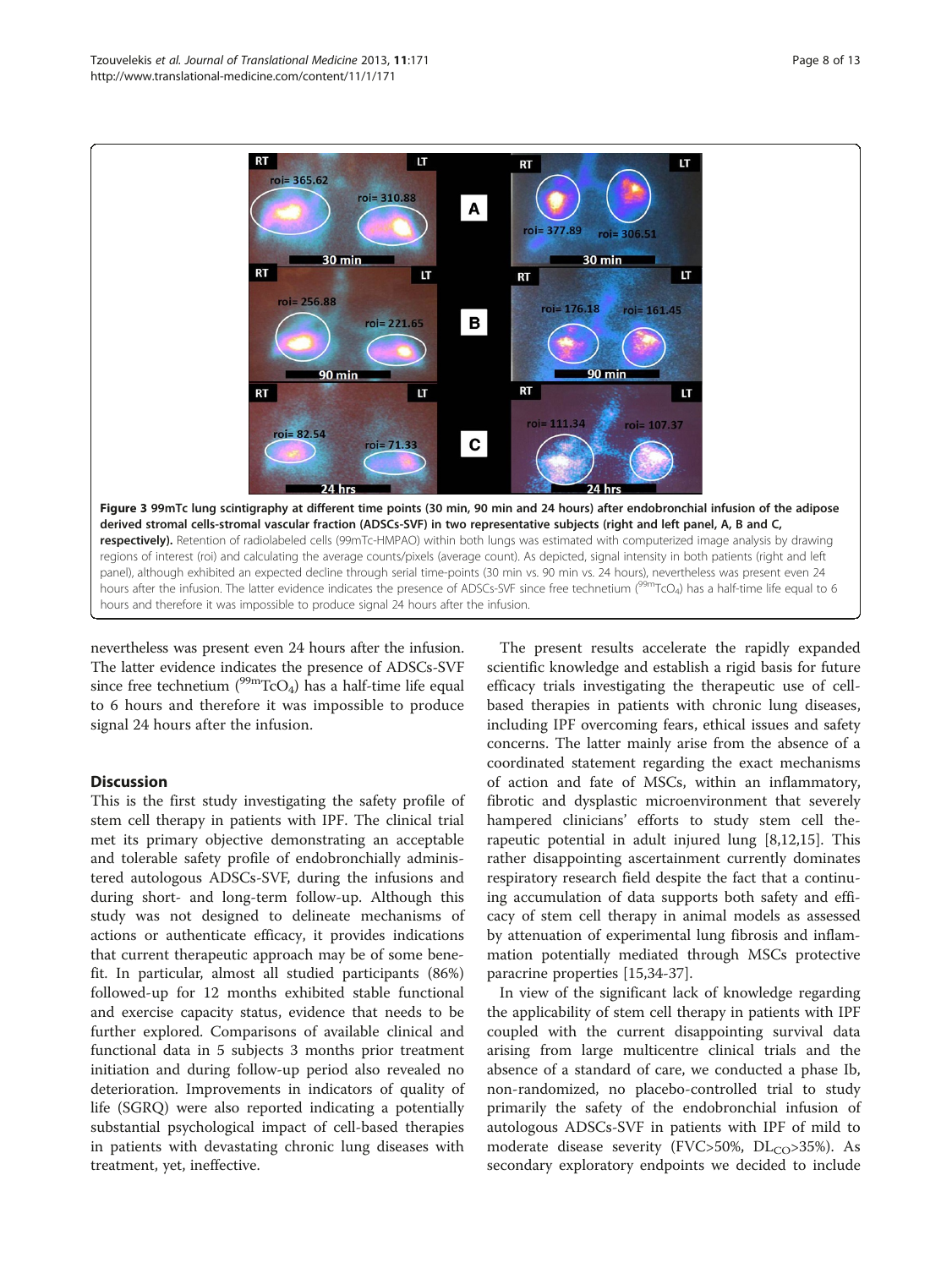efficacy issues focusing on clinical (mMRC dyspnea scale), functional (FVC,  $DL_{CO}$ ), exercise capacity (6MWD) and quality of life indicators (SGRQ and CAT).

The most important finding of our study was the demonstration of an acceptable safety profile of adipose derived stem cell therapy locally administered within injured IPF lungs. Our approach exhibited a number of advantages including the following:

1) Firstly we used minimally manipulated autologous ADSCs-SVF lying in abundance within adipose tissue, thus eliminating the need for culturing over days to obtain a therapeutically viable number. In addition, cells were easily obtained by lipoaspiration, a procedure that is less painful than harvest of bone marrow. A growing body of evidence currently supports the notion that therapies involving minimally manipulated MSCs can overcome the fear and concern of undesirable alterations of allogeneic MSCs during ex vivo cellular expansion, including immunogenicity, contaminations, tumor, ectopic tissue formation and organ toxicity resulting from undesirable engraftment in the microvasculature [\[15,16,](#page-10-0)[34,56](#page-11-0)-[59\]](#page-11-0). In our study, ADSCs-SVF, were neither cultured nor expanded and were directly infused within the patients' lungs after implementing a two-step activation procedure using a cocktail of autologous growth factors (PRP) [\[50](#page-11-0)] and photobiostimulation [[51](#page-11-0)], two novel approaches known to amplify paracrine beneficial effects of MSCs. Furthermore, recent preclinical and human studies have raised significant concerns with regards to possible dysfunctional migratory and paracrine properties of ADSCs-SVF derived from older individuals [\[60](#page-11-0)] and mice [\[61\]](#page-11-0). In particular, Uji et al. [[61](#page-11-0)] recently reported that stromal cells derived from the adipose tissue of relatively older mice exhibited reduced migratory capacity and failed to attenuate bleomycin-induced lung fibrosis. While the subject of an ongoing study, cultures of ADSCs-SVF derived from representative patients with IPF revealed a significant increase in the number of ADSCs-SVF colonies and an overexpression of antiinflammatory (IL1-receptor antagonist) and angiogenic (vascular endothelial growth factor-VEGF) mediators, following activation with PRP and laser irradiation. Furthermore, no induction in the expression of mesenchymal markers (transforming growth factor-TGF-b, a-smooth muscle actin) or phenotypic characteristics compatible with fibroblast differentiation were observed (data not shown). In line with extended experimental [\[29,34,36,37](#page-11-0)] and human data [\[40,42,43,47,56,57\]](#page-11-0) our patients did not experience any serious or clinically meaningful side

effects, both during short-and long- term follow-up period, since no infusional toxicities, allergic reactions, disease acute exacerbations or ectopic tissue formation and tumor development were observed to date (24 months after the first infusion).

- 2) Secondly, in order to better characterize our isolated cell population and given significant controversies regarding isolation and characterization procedures between different laboratories we applied the most recent statement of IFATS/ISCT [[20\]](#page-10-0) and used a complete panel of surface antigens (n=10). Based on the recent definition of IFATS/ISCT our isolated cells, after being activated, developed characteristics of an immunophenotypic profile that lies between crude SVF cells and ADSCs for the following reasons: a) Consistently undetectable levels of CD45+ cells (characteristic of initially isolated SVF cells), b) levels of stromal markers (CD13, 29, 73, 90, 105) higher than those described in initially isolated SVF cells that did not reach peak levels seen in ADSCs which represent a more homogeneous cell population. c) Expression levels of stem cell associated marker CD34 were consistently high; however they were neither at peak values as observed in crude SVF population nor absent as noted in ADSCs. It seems that activation procedures may account for the temporal loss of expression markers that are present in the crude SVF cellular mixture rendering activated cells to exhibit a surface protein profile tending to resemble that of MSCs. Therefore, we applied the term ADSCs-SVF that better characterizes our isolated and activated cell population.
- 3) Thirdly, given that IPF pathogenesis is mainly restricted to the lungs and experimental data reports that intravenous stem cell administration is characterized by minimal lung uptake [[62](#page-11-0)], we decided to deliver cells endobronchially in order to achieve maximum accumulation into sites of ongoing injury and thus, maximize their therapeutic potential. A semi-invasive technique of administration was chosen, namely bronchoscopy that was proven both well tolerable and accurate as estimated by scintigraphic analysis demonstrating prolonged strong signal intensity exhibited by radiolabeled stem cells and sustained even 24 hours after the infusion. Whether local administration of ADSCs-SVF will be proven more efficacious than systemic delivery remains to be elucidated.
- 4) Finally and most importantly we deliberately selected patients with mild to moderate disease severity since our study was designed to provide safety data and therefore events of disease acute exacerbation or progression that are more likely to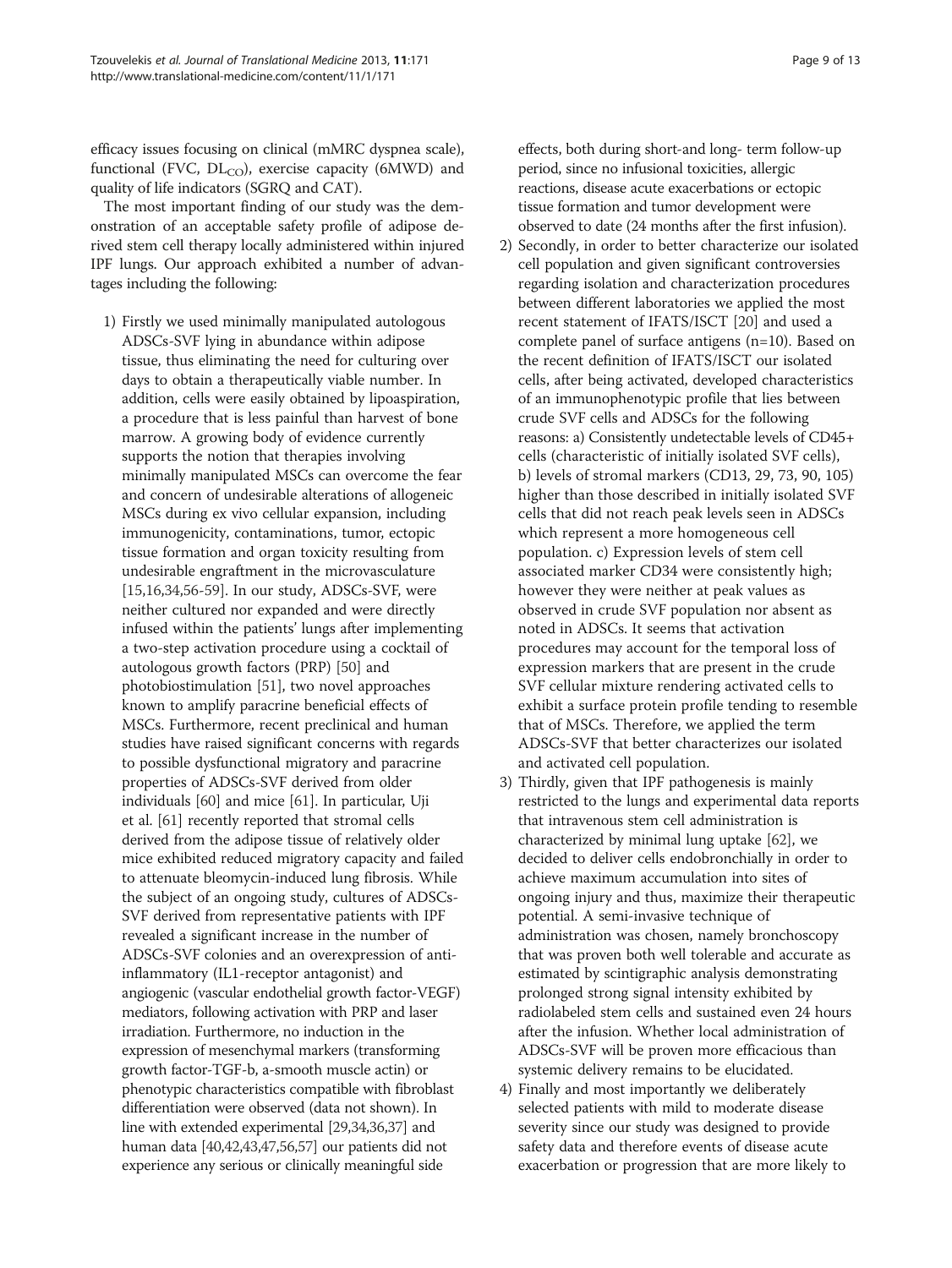<span id="page-9-0"></span>occur in patients with end-stage lung disease could have masked our results. In addition, current experimental data demonstrates maximum beneficial effects during the early inflammatory stages of modeled disease that disappear later when established fibrosis has developed [\[36,63\]](#page-11-0). Nevertheless, the last parallelism is arbitrary and should be treated cautiously. Future studies are warranted to support this notion.

Despite relative enthusiasm arising from our safety data, our trial is underpowered and exhibits a number of caveats that should be addressed cautiously before rigid conclusions can be drawn. This trial has not been designed neither to investigate efficacy nor to elucidate mechanisms of stem cells' actions. Therefore exploratory efficacy data presented here should be interpreted cautiously and rigid conclusions cannot be drawn safely. At this point it is worth reporting that statistically significant improvements in indicators of quality of life that were observed in almost all our patients (86%) may reflect a placebo-effect and deserve additional verification. Furthermore, any statements that arise from functional and exercise capacity outcomes indicating disease stabilization would be too speculative and therefore should be avoided for the moment. It is also debatable whether a trend towards increase in sPAP at 6 and 12 months post-first endobronchial infusion could be attributed to therapeutic interventions or simply reflects an epiphenomenon due to unreliable methods of sPAP assessment such as cardiac echo. Additionally available efficacy data 24 months after first infusion were excluded from current analysis since all enrolled patients after completing the 12 month follow-up period were switched to pirfenidone treatment based on the recently published CAPACITY trials [\[3](#page-10-0)] and therefore it was impossible to attribute any functional alterations solely to cell-based therapy.

Furthermore the use of a heterogeneous mixture of cell population such as adipose tissue SVF raises significant methodological limitations since the exact contribution of each one of them could not be delineated based on our study design. To substantiate our findings and better define our isolated cell population, we utilized a complete panel of mesenchymal, hematopoietic and endothelial markers. As shown in Table [1](#page-5-0) and in line with previous reports [\[21](#page-10-0)[,27,54\]](#page-11-0), the majority of our non-cultured, non-expanded ADSCs-SVF were of mesenchymal origin, meaning that they were positive for the minimally required markers such as CD29, 73, 90, 105 as well as for CD44, CD13 and CD116. In addition, ADSCs-SVF after activation did not express surface antigens CD31, 45, as expected. Finally, almost a third of our cells stained positive for CD34 indicating the presence of hematopoietic and endothelial progenitors. One alternative approach was to purify MSCs by subtracting CD45-, CD31- CD34- cells using immunomagnetic beads.

Nevertheless, we decided to avoid manipulation of isolated cells since by infusing unpurified ADSCs-SVF we exploited the beneficial stemness of the entire cell population including MSCs, lymphocytes, endothelial progenitors and hematopoietic stem cells.

While our results indicate some reassurance regarding endobronchial infusion of stem cells in patients with IPF, significant work is sorely needed to understand complex stem cell properties as well as their behavior and fate within a fibrotic microenvironment. Currently, whether MSCs could differentiate into fibroblasts [\[64\]](#page-11-0) given their common mesodermal origin and accelerate fibrotic cascade or even promote tumorigenesis on a longitudinal basis, is under debate. Alternatively, we may speculate that ADSCs-SVF may exert their beneficial effects through their unique paracrine activities (anti-inflammatory, antifibrotic, anti-apoptotic and immunomodulatory) and less by acting as cells with regenerative capacity. In line with this premise and given a potential association between global immune impairment [[65](#page-11-0)[-67](#page-12-0)] and fibrogenesis we may speculate that a proportion of ADSCs-SVF may act as T regulatory cells [[68](#page-12-0)] restoring immune deregulation and attenuating inflammatory and fibrotic cascade. The above statement is currently only speculative and needs further exploration. Studies are underway to shed further light into stem cells' behaviour and resolve mechanistic issues surrounding their use.

# Conclusion

Collectively, this study was conducted to assess the safety of endobronchial delivery of autologous ADSCs-SVF in patients with IPF. Importantly our study met its primary objective and indicated an acceptable safety profile both with regard to acute infusions and during long-term follow-up. Detailed safety monitoring through several time-points indicated that cell-treated patients did not deteriorate, as assessed by functional parameters and indicators of quality of life. Whether these results represent placebo effect and bystander epiphenomena of an already prescribed favourable clinical course and not true outcomes of a therapeutic intervention remains to be proven. Our findings provide a way towards future, carefully designed, efficacy trials investigating the therapeutic use of cell-based therapies in patients with chronic lung diseases, including IPF overcoming steep barriers such as ethical issues and safety concerns.

# Additional file

[Additional file 1:](http://www.biomedcentral.com/content/supplementary/1479-5876-11-171-S1.docx) Lipoaspiration, isolation, activation, characterization and endobronchial infusion of ADSCs-SVF.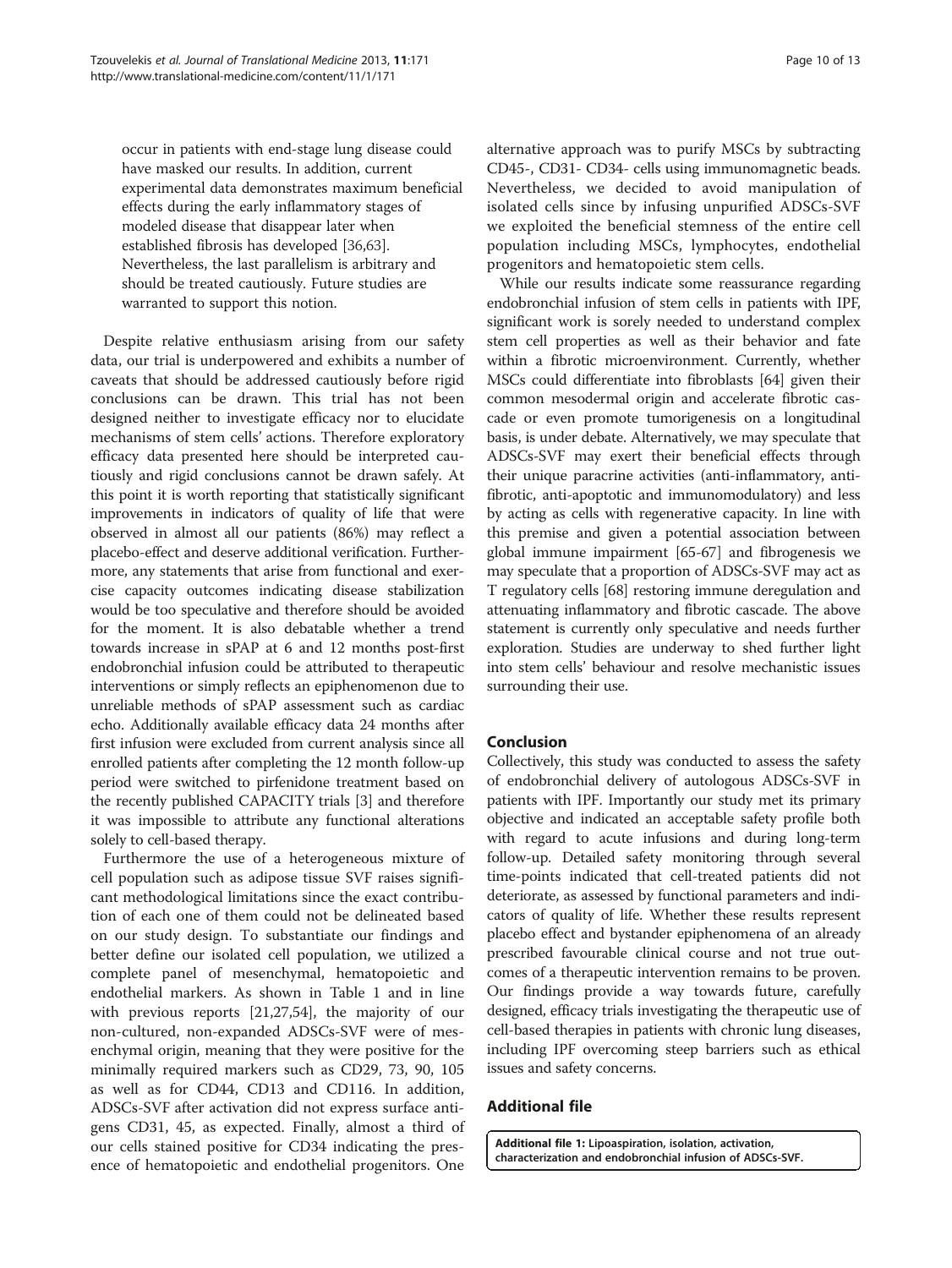#### <span id="page-10-0"></span>**Abbreviations**

6MWD: 6-Minute walking distance; ADSCs: Adipose derived stem cells; ADMSCs: Adipose derived mesenchymal stem cells; BM: Bone Marrow; DL<sub>CO</sub>: Diffusing lung capacity for carbon monoxide; HRCT: High resolution computed tomography; FVC: Forced vital capacity; KGF: Keratinocyte growth factor; mMRC: modified medical research council; MSCs: Mesenchymal stem cells; IPF: Idiopathic pulmonary fibrosis; PRP: Platelet Rich Protein; SGRQ: Saint George's research questionnaire; SDF: Stromal derived factor; sPAP: systolic Pulmonary Artery Pressure; SVF: Stromal vascular fraction; VEGF: Vascular endothelial growth factor.

#### Competing interests

Dr Tzouvelekis is a recipient of an unrestricted grant provided by Hellenic Thoracic Society for the years 2009–2012. Dr Paspaliaris and Dr. Dardzinski are employees of Adistem Ltd. Dr Koliakos is Head of the Hellenic National research foundation stem cell bank Athens, Greece. All other authors have no conflict of interests related to the topic of this manuscript.

#### Authors' contributions

AT: Study conception and design, data acquisition and interpretation, article draft, revision, and final approval. GK: Data acquisition and interpretation, stem cells isolation and flow cytometry analysis, article draft and final approval. VP: Study conception and design, article revision, and final approval. PN: Clinical data acquisition and interpretation and article final approval, AO: Radiological data acquisition and interpretation and article final approval. AZ: Scintigraphic analysis and stem cells radiolabeling and article final approval. NB: Scintigraphic analysis and stem cells radiolabeling and article final approval. GK: Data interpretation, article revision and final approval. BD: Study design and article final approval. DK: Lipoaspiration and article final approval. AA: Clinical data acquisition and interpretation and article final approval, MF: Study design, article draft, revision, and final approval. DB: Study conception and design, data acquisition and interpretation, article draft, revision, and final approval. All authors read and approved the final manuscript.

#### Acknowledgements

We are thankful to the Godrej Group by providing us a generous unrestricted grant. Its generosity was instrumental for the study accomplishment and we greatly appreciated it. This trial was also partially supported by Adistem Ltd and the Hellenic National research foundation stem cell bank Athens, Greece, Biohellenika SA Thessaloniki Greece. Finally we are grateful to all the participants of the study. Their braveness was fundamental to overcome potential fears, safety concerns and ethical issues and make the first clinical trial of stem cells in IPF a reality.

#### Author details

<sup>1</sup>Department of Pneumonology, Medical School, Democritus University of Thrace, Alexandroupolis, Greece. <sup>2</sup>Adistem Ltd., Wanchai, Hong Kong.<br><sup>3</sup>Hellenic National research foundation stem cell bank. Athens *Greec* <sup>3</sup>Hellenic National research foundation stem cell bank, Athens, Greece. <sup>4</sup>Biohellenika SA, Thessaloniki, Greece. <sup>5</sup>Laboratory of Pharmacology, Medical School, Democritus University of Thrace, Alexandroupolis, Greece. <sup>6</sup>Department of Radiology, Medical School, Democritus University of Thrace, Alexandroupolis, Greece. <sup>7</sup>Department of Nuclear Medicine, Medical School, Democritus University of Thrace, Alexandroupolis, Greece. <sup>8</sup>laso General Hospital, Athens, Greece. <sup>9</sup>Department of Pneumonology, General Hospital of Serres, Serres, Greece. <sup>10</sup>Department of Pneumonology, University Hospital of Alexandroupolis, Democritus University of Thrace, Alexandroupolis 68100, Greece.

#### Received: 23 March 2013 Accepted: 10 July 2013 Published: 15 July 2013

#### References

- Wuyts WA, Agostini C, Antoniou K, Bouros D, Chambers R, Cottin V, et al: The pathogenesis of pulmonary fibrosis: a moving target. Eur Respir J 2013, 41:1207–1218.
- Raghu G, Collard HR, Egan JJ, Martinez FJ, Behr J, Brown KK, et al: An official ATS/ERS/JRS/ALAT statement: idiopathic pulmonary fibrosis: evidencebased guidelines for diagnosis and management. Am J Respir Crit Care Med 2011, 183:788–824.
- 3. Noble PW, Albera C, Bradford WZ, Costabel U, Glassberg MK, Kardatzke D, et al: Pirfenidone in patients with idiopathic pulmonary fibrosis (CAPACITY): two randomised trials. Lancet 2011, 377:1760–1769.
- 4. Bouros D: Pirfenidone for idiopathic pulmonary fibrosis. Lancet 2011, 377:1727–1729.
- 5. Richeldi L, Costabel U, Selman M, Kim DS, Hansell DM, Nicholson AG, et al: Efficacy of a tyrosine kinase inhibitor in idiopathic pulmonary fibrosis. N Engl J Med 2011, 365:1079–1087.
- Raghu G, Weycker D, Edelsberg J, Bradford WZ, Oster G: Incidence and prevalence of idiopathic pulmonary fibrosis. Am J Respir Crit Care Med 2006, 174:810–816.
- 7. Raghu G: Improving the standard of care for patients with idiopathic pulmonary fibrosis requires participation in clinical trials. Chest 2009, 136:330–333.
- 8. Garcia-Gomez I, Elvira G, Zapata AG, Lamana ML, Ramirez M, Castro JG, et al: Mesenchymal stem cells: biological properties and clinical applications. Expert Opin Biol Ther 2010, 10:1453–1468.
- Gharaee-Kermani M, Gyetko MR, Hu B, Phan SH: New insights into the pathogenesis and treatment of idiopathic pulmonary fibrosis: a potential role for stem cells in the lung parenchyma and implications for therapy. Pharm Res 2007, 24:819–841.
- 10. Kajstura J, Rota M, Hall SR, Hosoda T, D'Amario D, Sanada F, et al: Evidence for human lung stem cells. N Engl J Med 2011, 364:1795–1806.
- 11. Moodley Y, Manuelpillai U, Weiss DJ: Cellular therapies for lung disease: a distant horizon. Respirology 2011, 16:223–237.
- 12. Tzouvelekis A, Antoniadis A, Bouros D: Stem cell therapy in pulmonary fibrosis. Curr Opin Pulm Med 2011, 17:368–373.
- 13. Tzouvelekis A, Koliakos G, Ntolios P, Baira I, Bouros E, Oikonomou A, et al: Stem cell therapy for idiopathic pulmonary fibrosis: a protocol proposal. J Transl Med 2011, 9:182.
- 14. Tzouvelekis A, Laurent G, Bouros D: Stem cell therapy in chronic obstructive pulmonary disease. Seeking the prometheus effect. Curr Drug Targets 2013, 14:246–252.
- 15. Weiss DJ, Bertoncello I, Borok Z, Kim C, Panoskaltsis-Mortari A, Reynolds S, et al: Stem cells and cell therapies in lung biology and lung diseases. Proc Am Thorac Soc 2011, 8:223-272.
- 16. Toonkel RL, Hare JM, Matthay MA, Glassberg MK: Mesenchymal stem cells and idiopathic pulmonary fibrosis: potential for clinical testing. Am J Respir Crit Care Med 2013 [Epub ahead of print].
- 17. Wang XX, Zhang FR, Shang YP, Zhu JH, Xie XD, Tao QM, et al: Transplantation of autologous endothelial progenitor cells may be beneficial in patients with idiopathic pulmonary arterial hypertension: a pilot randomized controlled trial. J Am Coll Cardiol 2007, 49:1566–1571.
- 18. Zeng C, Wang X, Hu X, Chen J, Wang L: Autologous endothelial progenitor cells transplantation for the therapy of primary pulmonary hypertension. Med Hypotheses 2007, 68:1292–1295.
- 19. Tzouvelekis A, Ntolios P, Bouros D: Stem cell treatment for chronic lung diseases. Respiration 2013, 85:179–192.
- 20. Bourin P, Bunnell BA, Casteilla L, Dominici M, Katz AJ, March KL, et al: Stromal cells from the adipose tissue-derived stromal vascular fraction and culture expanded adipose tissue-derived stromal/stem cells: a joint statement of the International Federation for Adipose Therapeutics and Science (IFATS) and the International Society for Cellular Therapy (ISCT). Cytotherapy 2013, 15:641–648.
- 21. Astori G, Vignati F, Bardelli S, Tubio M, Gola M, Albertini V, et al: "In vitro" and multicolor phenotypic characterization of cell subpopulations identified in fresh human adipose tissue stromal vascular fraction and in the derived mesenchymal stem cells. J Transl Med 2007, 5:55.
- 22. Casteilla L, Planat-Benard V, Laharrague P, Cousin B: Adipose-derived stromal cells: Their identity and uses in clinical trials, an update. World J Stem Cells 2011, 3:25–33.
- 23. Casteilla L, Planat-Benard V, Bourin P, Laharrague P: Cousin B: [Use of adipose tissue in regenerative medicine]. Transfus Clin Biol 2011, 18:124–128.
- 24. Casteilla L, Planat-Benard V, Dehez S, De BS, Barreau C, Andre M: Endothelial and cardiac regeneration from adipose tissues. Methods Mol Biol 2011, 702:269–287.
- 25. Gimble JM, Guilak F, Bunnell BA: Clinical and preclinical translation of cell-based therapies using adipose tissue-derived cells. Stem Cell Res Ther 2010, 1:19.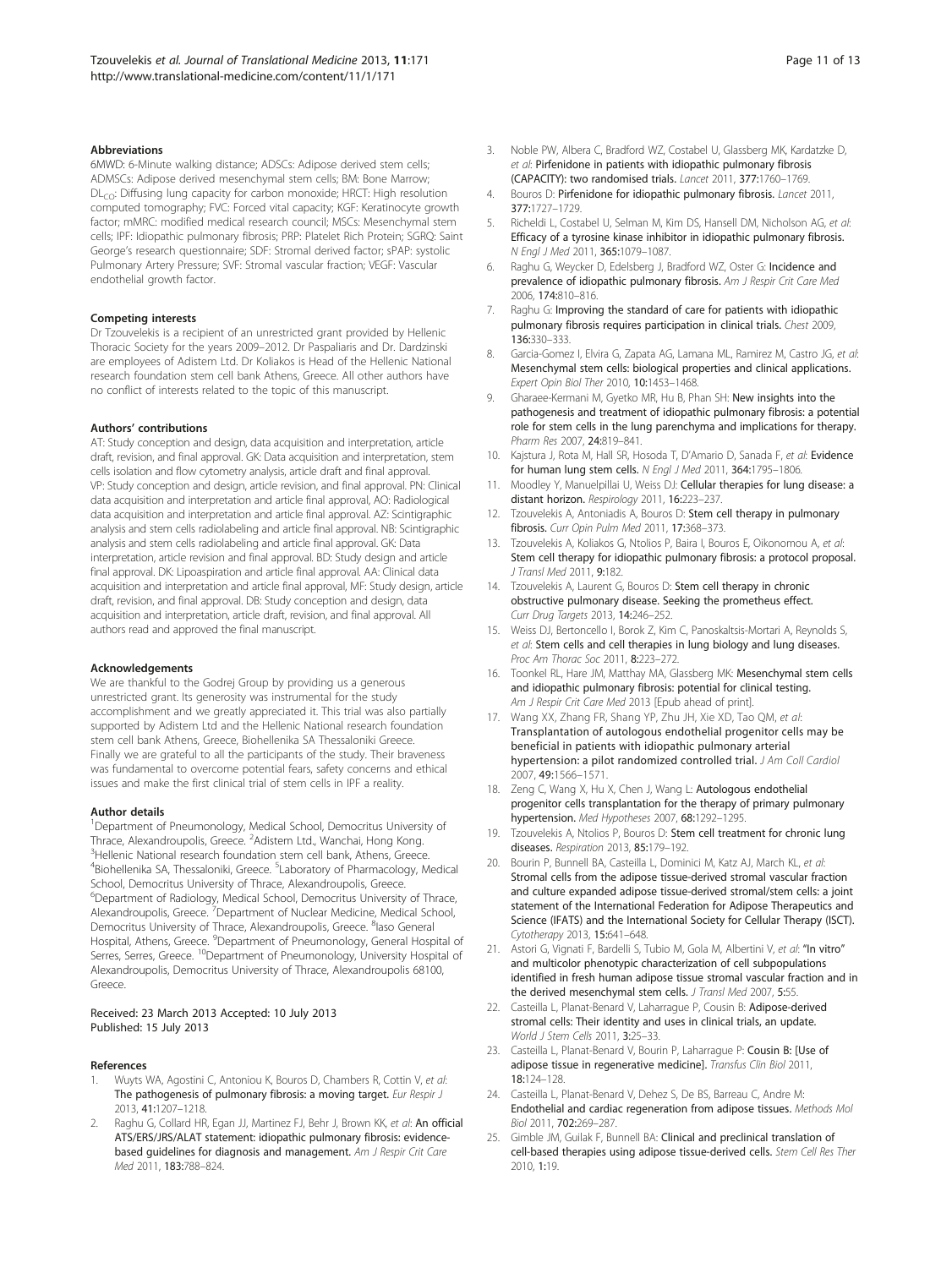- <span id="page-11-0"></span>26. Zuk PA, Zhu M, Ashjian P, De Ugarte DA, Huang JI, Mizuno H, et al: Human adipose tissue is a source of multipotent stem cells. Mol Biol Cell 2002, 13:4279–4295.
- 27. Mitchell JB, McIntosh K, Zvonic S, Garrett S, Floyd ZE, Kloster A, et al: Immunophenotype of human adipose-derived cells: temporal changes in stromal-associated and stem cell-associated markers. Stem Cells 2006, 24:376–385.
- 28. Katsha AM, Ohkouchi S, Xin H, Kanehira M, Sun R, Nukiwa T, et al: Paracrine factors of multipotent stromal cells ameliorate lung injury in an elastaseinduced emphysema model. Mol Ther 2011, 19:196–203.
- 29. Schweitzer KS, Johnstone BH, Garrison J, Rush NI, Cooper S, Traktuev DO, et al: Adipose stem cell treatment in mice attenuates lung and systemic injury induced by cigarette smoking. Am J Respir Crit Care Med 2011, 183:215–225.
- 30. Sueblinvong V, Loi R, Eisenhauer PL, Bernstein IM, Suratt BT, Spees JL, et al: Derivation of lung epithelium from human cord blood-derived mesenchymal stem cells. Am J Respir Crit Care Med 2008, 177:701–711.
- 31. Zhen G, Liu H, Gu N, Zhang H, Xu Y, Zhang Z: Mesenchymal stem cells transplantation protects against rat pulmonary emphysema. Front Biosci 2008, 13:3415–3422.
- 32. Zhen G, Xue Z, Zhao J, Gu N, Tang Z, Xu Y, et al: Mesenchymal stem cell transplantation increases expression of vascular endothelial growth factor in papain-induced emphysematous lungs and inhibits apoptosis of lung cells. Cytotherapy 2010, 12:605–614.
- 33. Aquilar S, Scotton CJ, McNulty K, Nye E, Stamp G, Laurent G, et al: Bone marrow stem cells expressing keratinocyte growth factor via an inducible lentivirus protects against bleomycin-induced pulmonary fibrosis. PLoS One 2009, 4:e8013.
- 34. Kumamoto M, Nishiwaki T, Matsuo N, Kimura H, Matsushima K: Minimally cultured bone marrow mesenchymal stem cells ameliorate fibrotic lung injury. Eur Respir J 2009, 34:740–748.
- 35. Moodley Y, Atienza D, Manuelpillai U, Samuel CS, Tchongue J, Ilancheran S, et al: Human umbilical cord mesenchymal stem cells reduce fibrosis of bleomycin-induced lung injury. Am J Pathol 2009, 175:303–313.
- 36. Ortiz LA, Gambelli F, McBride C, Gaupp D, Baddoo M, Kaminski N, et al: Mesenchymal stem cell engraftment in lung is enhanced in response to bleomycin exposure and ameliorates its fibrotic effects. Proc Natl Acad Sci USA 2003, 100:8407-8411
- 37. Rojas M, Xu J, Woods CR, Mora AL, Spears W, Roman J, et al: Bone marrowderived mesenchymal stem cells in repair of the injured lung. Am J Respir Cell Mol Biol 2005, 33:145–152.
- 38. Shigemura N, Okumura M, Mizuno S, Imanishi Y, Matsuyama A, Shiono H, et al: Lung tissue engineering technique with adipose stromal cells improves surgical outcome for pulmonary emphysema. Am J Respir Crit Care Med 2006, 174:1199–1205.
- 39. Shigemura N, Okumura M, Mizuno S, Imanishi Y, Nakamura T, Sawa Y: Autologous transplantation of adipose tissue-derived stromal cells ameliorates pulmonary emphysema. Am J Transplant 2006, 6:2592–2600.
- 40. Hare JM, Traverse JH, Henry TD, Dib N, Strumpf RK, Schulman SP, et al: A randomized, double-blind, placebo-controlled, dose-escalation study of intravenous adult human mesenchymal stem cells (prochymal) after acute myocardial infarction. J Am Coll Cardiol 2009, 54:2277–2286.
- 41. Hare JM, Fishman JE, Gerstenblith G, DiFede Velazquez DL, Zambrano JP, Suncion VY, et al: Comparison of allogeneic vs autologous bone marrowderived mesenchymal stem cells delivered by transendocardial injection in patients with ischemic cardiomyopathy: the POSEIDON randomized trial. JAMA 2012, 308:2369–2379.
- 42. Traverse JH, Henry TD, Vaughan DE, Ellis SG, Pepine CJ, Willerson JT, et al: LateTIME: a phase-II, randomized, double-blinded, placebo-controlled, pilot trial evaluating the safety and effect of administration of bone marrow mononuclear cells 2 to 3 weeks after acute myocardial infarction. Tex Heart Inst J 2010, 37:412–420.
- 43. Traverse JH, Henry TD, Ellis SG, Pepine CJ, Willerson JT, Zhao DX, et al: Effect of intracoronary delivery of autologous bone marrow mononuclear cells 2 to 3 weeks following acute myocardial infarction on left ventricular function: the LateTIME randomized trial. JAMA 2011, 306:2110–2119.
- 44. Traverse JH, Henry TD, Pepine CJ, Willerson JT, Zhao DX, Ellis SG, et al: Effect of the use and timing of bone marrow mononuclear cell delivery on left ventricular function after acute myocardial infarction: the TIME randomized trial. JAMA 2012, 308:2380–2389.
- 45. King A: Stem cells. Could it be TIME to abandon BMCs? Nat Rev Cardiol 2013, 10:8.
- 46. Ribeiro-Paes JT, Bilaqui A, Greco OT, Ruiz MA, Marcelino MY, Stessuk T, et al: Unicentric study of cell therapy in chronic obstructive pulmonary disease/pulmonary emphysema. Int J Chron Obstruct Pulmon Dis 2011, 6:63–71.
- 47. Weiss DJ, Casaburi R, Flannery R, Leroux-Williams M, Tashkin DP: A placebocontrolled randomized trial of mesenchymal stem cells in chronic obstructive pulmonary disease. Chest 2013, 143:1590–1598.
- 48. Tzouvelekis A, Paspaliaris V, Koliakos G, Ntolios P, Oikonomou A, Froudarakis M, et al: A prospective, non randomized, clinical trial to study the safety and efficacy of the endobronchial autologous infusion of adiposederived mesenchymal stem cells (ADMSCs) in patients with idiopathic pulmonary fibrosis (IPF). Eur Respir J 2011, 176(3). Ref Type: Abstract.
- 49. De Vos RJ, Weir A, Van Schie HT, Bierma-Zeinstra SM, Verhaar JA, Weinans H, et al: Platelet-rich plasma injection for chronic Achilles tendinopathy: a randomized controlled trial. JAMA 2010, 303:144–149.
- Zurita M, Otero L, Aguayo C, Bonilla C, Ferreira E, Parajon A, et al: Cell therapy for spinal cord repair: optimization of biologic scaffolds for survival and neural differentiation of human bone marrow stromal cells. Cytotherapy 2010, 12:522–537.
- 51. Lin F, Josephs SF, Alexandrescu DT, Ramos F, Bogin V, Gammill V, et al: Lasers, stem cells, and COPD. J Transl Med 2010, 8:16.
- 52. Dominici M, Le BK, Mueller I, Slaper-Cortenbach I, Marini F, Krause D, et al: Minimal criteria for defining multipotent mesenchymal stromal cells. The International Society for Cellular Therapy position statement. Cytotherapy 2006, 8:315–317.
- 53. Werner J, Dragotakes SC, Fernandez-del CC, Rivera JA, Ou J, Rattner DW, et al: Technetium-99m-labeled white blood cells: a new method to define the local and systemic role of leukocytes in acute experimental pancreatitis. Ann Surg 1998, 227:86–94.
- 54. Folgiero V, Migliano E, Tedesco M, Iacovelli S, Bon G, Torre ML, et al: Purification and characterization of adipose-derived stem cells from patients with lipoaspirate transplant. Cell Transplant 2010, 19:1225–1235.
- 55. Krause A, Hohberg B, Heine F, John M, Burmester GR, Witt C: Cytokines derived from alveolar macrophages induce fever after bronchoscopy and bronchoalveolar lavage. Am J Respir Crit Care Med 1997, 155:1793–1797.
- 56. Perin EC, Silva GV, Henry TD, Cabreira-Hansen MG, Moore WH, Coulter SA, et al: A randomized study of transendocardial injection of autologous bone marrow mononuclear cells and cell function analysis in ischemic heart failure (FOCUS-HF). Am Heart J 2011, 161:1078–1087.
- 57. Perin EC, Willerson JT, Pepine CJ, Henry TD, Ellis SG, Zhao DX, et al: Effect of transendocardial delivery of autologous bone marrow mononuclear cells on functional capacity, left ventricular function, and perfusion in chronic heart failure: the FOCUS-CCTRN trial. JAMA 2012, 307:1717–1726.
- 58. Wolf D, Wolf AM: Mesenchymal stem cells as cellular immunosuppressants. Lancet 2008, 371:1553–1554.
- Zhao F, Zhang YF, Liu YG, Zhou JJ, Li ZK, Wu CG, et al: Therapeutic effects of bone marrow-derived mesenchymal stem cells engraftment on bleomycin-induced lung injury in rats. Transplant Proc 2008, 40:1700–1705.
- 60. Alt EU, Senst C, Murthy SN, Slakey DP, Dupin CL, Chaffin AE, et al: Aging alters tissue resident mesenchymal stem cell properties. Stem Cell Res 2012, 8:215–225.
- 61. Masato U, Akira N, Tatsuo N: Intravenous administration of adiposederived stromal cells does not ameliorate bleomycin-induced lung injury in rats. Open J Regen Med 2013, 2(2):39–45.
- 62. Barbash IM, Chouraqui P, Baron J, Feinberg MS, Etzion S, Tessone A, et al: Systemic delivery of bone marrow-derived mesenchymal stem cells to the infarcted myocardium: feasibility, cell migration, and body distribution. Circulation 2003, 108:863–868.
- 63. Weiss DJ, Kolls JK, Ortiz LA, Panoskaltsis-Mortari A, Prockop DJ: Stem cells and cell therapies in lung biology and lung diseases. Proc Am Thorac Soc 2008, 5:637–667.
- 64. Moeller A, Gilpin SE, Ask K, Cox G, Cook D, Gauldie J, et al: Circulating fibrocytes are an indicator of poor prognosis in idiopathic pulmonary fibrosis. Am J Respir Crit Care Med 2009, 179:588-594.
- 65. Feghali-Bostwick CA, Tsai CG, Valentine VG, Kantrow S, Stoner MW, Pilewski JM, et al: Cellular and humoral autoreactivity in idiopathic pulmonary fibrosis. J Immunol 2007, 179:2592–2599.